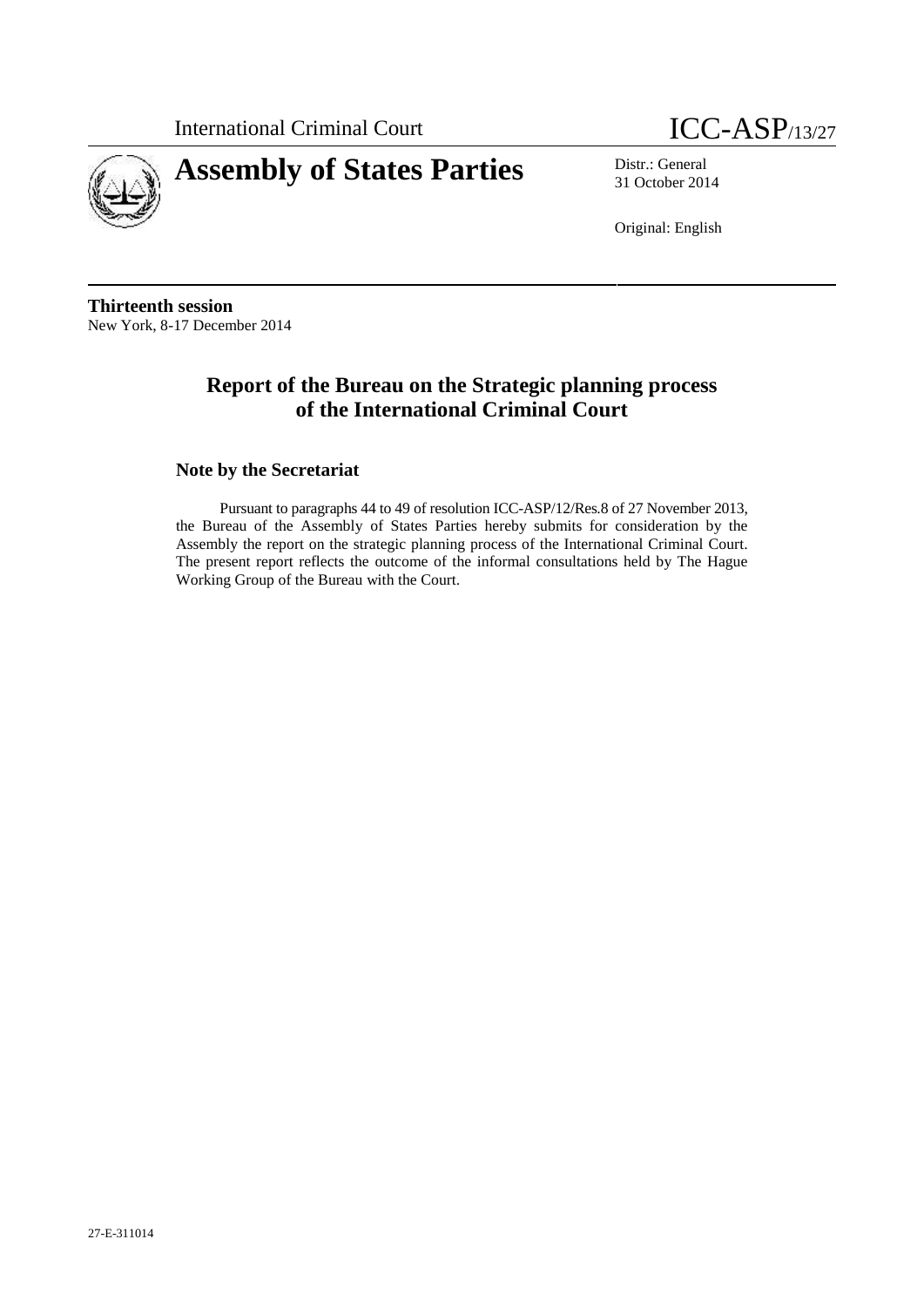# **I. Introduction**

1. The Assembly of States Parties ("the Assembly"), recalling its previous resolutions in this context, $\frac{1}{1}$  early on expressed a strong interest in encouraging strategic planning as an integral part of setting-up and managing the Court's multiple activities in implementing the Rome Statute.

2. At its twelfth session, the Assembly took note of the revised Court's Strategic Plan for 2013-2017 and of the revised Strategic Plan of the Office of the Prosecutor for the year 2012-2015, as well as reiterated the importance of strengthening the relationship and coherence between the strategic planning process and the budgetary process. <sup>2</sup> The Assembly requested the Bureau to engage with the Court on the emerging issues of risk management and development of a strategy on field operations.

# **II. Follow up to the twelfth session of the Assembly and strategic planning in 2014**

3. On 18 February 2014, the Bureau appointed Ambassador Vesela Mr en Kora (Croatia) to serve as facilitator for the issue of Strategic Planning. The facilitator held consultations with States Parties and the Court in the framework of The Hague Working Group of the Bureau ("the working group") on 10 April, 15 May and 27 October 2014; these included the participation of representatives of the NGO community.

4. The following issues were discussed during the working group on the basis of presentations, documents and working papers submitted by the Court:

- (a) Prosecutorial and judicial activities, including an overview of 2013 and assumptions for 2015;
- (b) Strategic Plan 2013-2017;
- (c) Revised Strategic Plan of the Office of the Prosecutor;
- (d) Thematic strategic plans of the Court;
- (e) Communication strategy of the Court.

## **A. Presentation of prosecutorial and judicial activities, including an overview of 2013 and assumptions for 2015**

### **1. Judicial activities**

5. At the 10 April meeting, the Presidency of the Court indicated that the proposed programme budget was developed on the basis of prosecutorial/judicial assumptions, as well as on the requirements of the Court's Strategic Plan.<sup>3</sup> However, it was stressed that the assumptions may need to change in the course of the budget preparation due to the following factors: a) in case a new situation is opened; b) confirmation of charges by a Pre- Trial Chamber; c) conviction or acquittal; d) any other unforeseen case developments.

#### **2. Assessment of the judicial activities of the Court during 2013**

6. As regards its 2013 judicial and prosecutorial activities the Court indicated that, although many judicial assumptions for 2013 had proved correct, various unforeseen case developments had resulted in delays in the confirmation of charges in the Gbagbo case, the commencement of trial hearings in the Kenyatta case, the concluding stages of the Katanga trial and the hearing of witnesses in the Bemba case.

<sup>&</sup>lt;sup>1</sup> Resolutions ICC-ASP/4/Res.4, ICC-ASP/5/Res.2, ICC-ASP/6/Res.2, ICC-ASP/7/Res.3, ICC-ASP/8/Res.3, ICC-ASP/9/Res.3, ICC-ASP/10/Res.5, ICC-ASP/11/Res.8.and ICC-ASP/12/Res.8.

<sup>2</sup> Resolution ICC-ASP/12/Res.8.

<sup>3</sup> http://www.icc-cpi.int/iccdocs/registry/ICC-Strategic-Plan-2013-2017-190413.pdf. The Court recalled that the preparation of the 2014 proposed programme budget had been based on the Strategic Plan.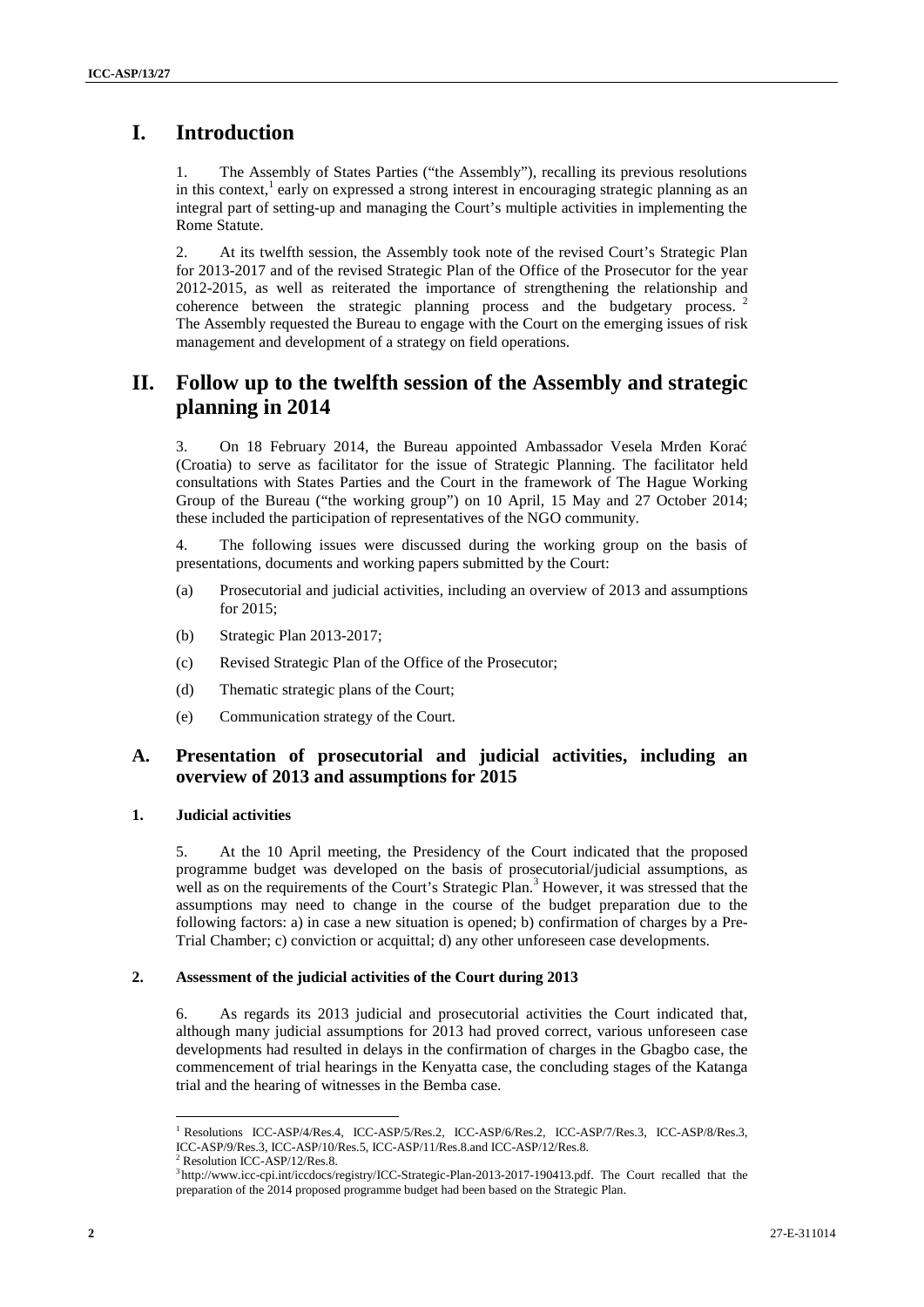#### **3. Main assumptions for 2015**

7. With regard to the assumptions for 2015, the Court recalled that some cases were in the final appeal stage, that several others were in the trial stage and that depending on confirmation of charges decisions expected in 2014, four new potential trials could be expected in 2015.<sup>4</sup>

8. Subsequently, States Parties were informed about the updated assumptions for 2015 via the Court's proposed programme budget and the supplementary budget.

9. The updated budget assumptions for investigative, judicial and prosecutorial activities developed by the Court, provide for the following:

- (a) Five active investigations, two article 70 investigations, and preservation of evidence in nine hibernated investigations;
- (b) Trial preparation in two cases (Ntaganda and Gbagbo, six months each);
- (c) Trial hearings in five cases (Ntaganda, six months; Kenyatta, twelve months; Ruto/Sang, twelve months; Banda, twelve months; and Gbagbo, six months);
- (d) Sentencing and reparation proceedings in Bemba, as appropriate, three months; and
- (e) Final appeal in one case (Bemba) and interlocutory appeals.

10. In accordance with the Court's practice, the 2015 budget assumptions have been developed and agreed upon by the organs of the Court based on judicial and prosecutorial work plans for the following year, insofar as these can be accurately estimated as of the end of June 2014. Due to the unpredictable nature of the Court's judicial work, it is the Court's policy to budget only for events which are certain to occur in the following year and which can be accurately estimated. Accordingly, *Blé Goudé* and *Bemba et al* (article 70 case), which are at confirmation of charges stage are not included in the budget.

#### **4. Prosecutorial activities**

11. The Office of the Prosecutor presented an overview of is activities, in light of the revised Strategic Plan of the Office for the years 2012-2015,<sup>5</sup> which had generated shifts at the policy level, at the resources level, as well as the organizational level. The Office of the Prosecutor stressed in particular: a) the need to conduct open-ended investigations in some instances, the need to build upward strategy, as well as to ensure trial-readiness as early as possible; b) the ability of the Office of the Prosecutor to absorb all resources through a roster and a simplified procedure for recruitment; c) the important organizational shifts at the management, investigation and prosecution levels.

12. In 2013 there had been an increase in both preliminary examinations and investigations, and that the multitude of unforeseen events had required continuous readjustments of activities.

## **B. Strategic Plan 2013-2017**

13. States Parties were informed that the Strategic Plan had been used in the preparation of the 2014 proposed programme budget, which included references thereto throughout the document, including connections between the strategic objectives and the yearly targets.<sup>6</sup>

<sup>4</sup> The assumptions for 2015 may be found in the Introduction section of the proposed programme budget for 2015 (ICC-ASP/13/10), which the Court submitted on 22 August 2014. The supplementary budget (ICC- ASP/13/10/Add.1) was issued on 20 October 2014; paragraph 7 and annex I of the supplementary budget refer to the assumptions regarding the two separate active investigations in the Central African Republic by the Office of the Prosecutor.

<sup>5</sup>Adopted in October 2013.

 ${}^{6}$ ICC-ASP/13/19, paras. 231 and 232. The 2015 proposed budget is contained in ICC-ASP/13/10; general remarks about the assumption for 2015 and the link between the Strategic Plan and the preparation of the proposed programme budget for 2015 are found in paras. 21 to 27 of the budget. Annex III contains the assumptions and parameters upon which the proposed programme budget for 2015 was prepared. Annexes V a) and V b) contain the strategic goals of the Court (2013-2017) and of the Office of the Prosecutor (2012-2015).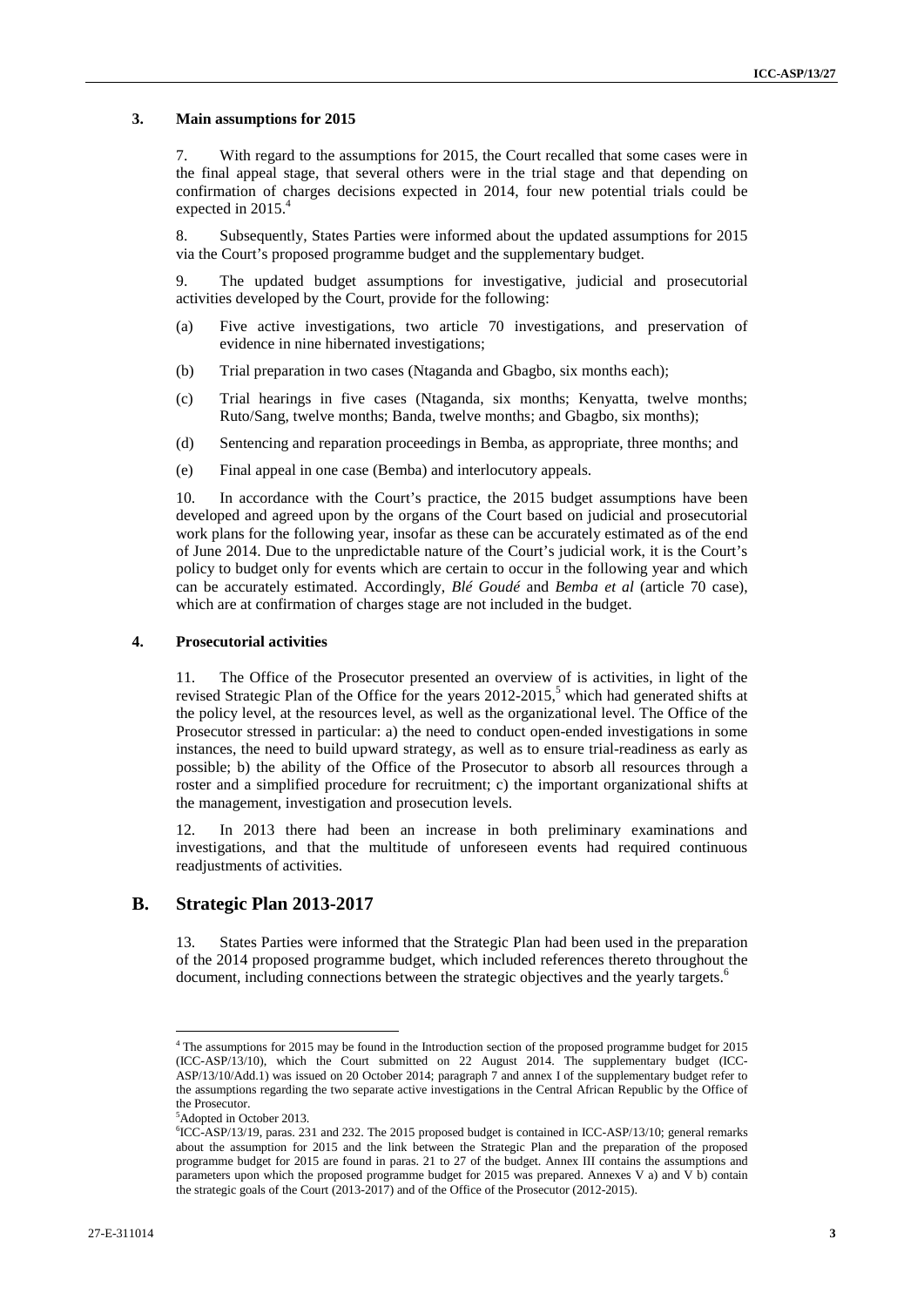14. The working group was informed that the Court would proceed with its annual review of the Strategic Plan in order to align it with its year-specific strategic priorities and that this would also allow the Court to measure how it far it had managed to attain its 2014 goals. The update to the Strategic Plan would be ready by February 2015 and would then be used as basis for the 2016 assumptions of the Court's activities; in turn these assumptions would be borne in mind in the preparation of the proposed programme budget for 2016.

15. Furthermore, in the second trimester of 2015, the Court would seek to align, where necessary, the updated Strategic Plan of the Office of the Prosecutor, which would be ready by May 2015, and any Registry efforts to have an organ-specific plan. It would thus be the expectation that by the second half of 2015 the Court would be in a position to provide a comprehensive update on both its revised Strategic Plan (which underlies the budget) and efforts to streamline organ-specific strategic documents.

16. In view of the Court, in 2014 it has achieved a fair amount of objectives outlined in the Court's Strategic Plan, in part due to the ongoing reform/revision projects conducted by all the organs. The alignment of the Court's budget with the Strategic Plan has shown positive effects in that there is an increased sense of direction. While the Court is always prepared for the unexpected in terms of activities, such as the arrest of fugitives, new situations and cases, etc., the Strategic Plan gives general guidance and direction, thus maintaining the Court's focus on the appropriate objectives.

#### **1. Performance indicators**

17. The working group welcomed the continued improvements made by the Court to the performance indicators included in the annual proposed programme budget under each major programme, $7$  as well as the related achievements thereon included in the annual Court report on programme performance.<sup>8</sup>

#### **2. Relationship between the Strategic Plan and risk management**

18. While recalling the Court's indication in 2013 that the development of the comprehensive risk management strategy was limited due to the budgetary situation and that it would focus on the major strategic risks with a view to manage at least the major ones,<sup>9</sup> the working group took note of the efforts undertaken thereon, as explained by the Court in the annual report on the activities and programme performance for 2013, which sought to have a fully operational risk identification and management system in the course of 2014.<sup>10</sup> The Trust Fund for Victims had also considered in 2013 the development of a comprehensive risk management framework.<sup>11</sup>

19. States Parties were informed about the two-tier approach on risk management which the Court had agreed to in 2014 and which would allow for the requisite follow-up in 2015, which may include a request for appropriate risk-management resource requirements in the proposed programme budget for 2016.<sup>17</sup>

20. During the second semester of 2014, the Court was involved in the process of implementing the general strategy adopted by the Court's Coordination Council in April/May of 2014 by:

(a) Continuing to work on the high-level risk register and risk management process with yearly iterations; this comprises identifying risk owners for the completed risk register; defining action plans for critical risk remediation; implementing action plans, and monitoring other risks. In 2015, it is envisaged that the risk register will be reviewed and new risks/risk owners identified, where appropriate. This will be followed by the preparation and implementation of action plans where required; and

<sup>7</sup>ICC-ASP/13/10.

 ${}^{8}$ ICC-ASP/13/19, annexes I to XI.<br> ${}^{9}$ ICC-ASP/12/48, para.10.

<sup>&</sup>lt;sup>10</sup>ICC-ASP/13/19, para.6 and para. 234.

<sup>&</sup>lt;sup>11</sup>Trust Fund for Victims Strategic plan 2014-2017, page. 5 and annex II. <sup>12</sup>ICC-ASP/13/10, paras. 30 to 32.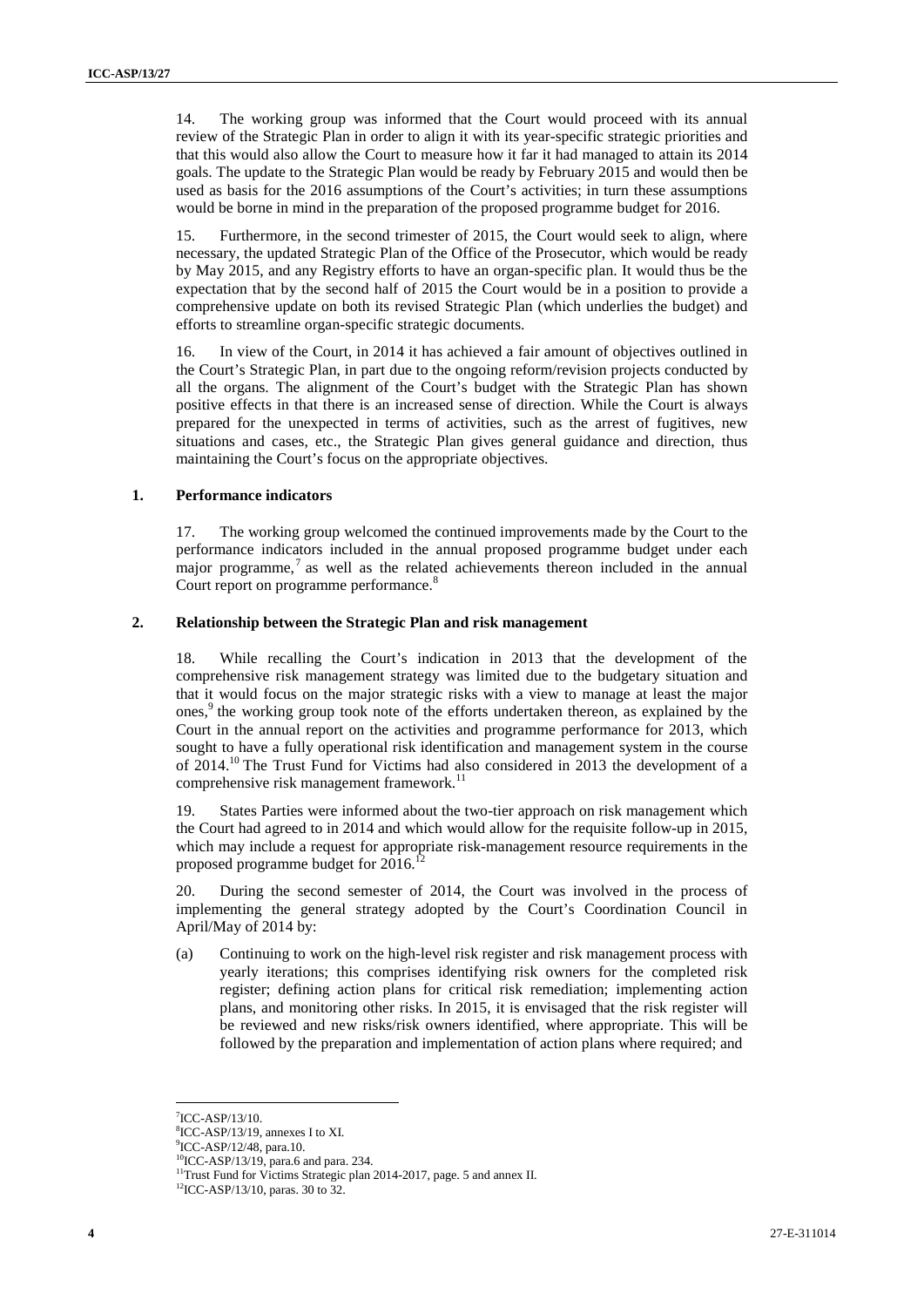(b) Developing a full-scale risk management framework through, in particular, the choice of an applicable standard risk management framework. In order to do so, the Court's general risk governance structure will be reviewed towards the end of 2014/beginning of 2015 with a view to proposing a roadmap on a risk management maturity scale outlining a five-year development plan.

### **C. Revised Strategic Plan of the Office of the Prosecutor**

21. In addition to having heard a presentation by the Office of the Prosecutor on its Strategic Plan, the working group could take note of the performance indicators contained in the proposed programme budget for 2015.

22. The working group was reported that the implementation of the new Strategic Plan of the Office of the Prosecutor is progressing well and shaping its new cases, and that in 2015 the Office plans to produce a new strategic plan for the period 2016-2018 which would be linked to the proposed programme budget for 2016.

23. Recalling the comments made by the Committee on Budget and Finance on the work of its twenty-second session regarding the Strategic plan of the Office of the Prosecutor,<sup>13</sup> the working group would await further information from the Committee's report on the work of its twenty-third session.<sup>14</sup> However the working group took note of the presentation made by the Chair of the Committee to The Hague Working Group<sup>15</sup> wherein she referred to the significant implications that the Office of the Prosecutor's Strategic Plan can have on budget planning. Although the Strategic Plan 2013-2015 does not provide the type of information that would be needed for States Parties to decide the actual level of resources required from year to year, it does establish a policy direction that may be anticipated to have financial implications, including implications for the other organs of the Court, particularly the Registry. Moreover, the Committee noted that the presentation of the next Office of the Prosecutor Strategic Plan will come shortly before completion of the Court's permanent premises, and would thus provide an important opportunity for States Parties to define the Court's workload.

## **D. Thematic strategic plans of the Court**

24. The working group was informed about the links between the Court's Strategic Plan and that of the Office of the Prosecutor, as well as other plans developed by different parts of the Court, such as the Revised strategy in relation to victims,<sup>16</sup> the Strategic Plan for outreach,<sup>17</sup> and the Strategic plan of the Information and Communications Technologies Section (ITC) 2013-2017.<sup>18</sup> There is also a Strategic plan for the Defence which the Assembly had requested the Court to prepare.<sup>19</sup> Furthermore, the working group took note that the Strategic plan of the Trust Fund for Victims 2014-2017 had been approved by its Board of Directors. <sup>20</sup>

25. In this connection, given the intertwining nature of the overall Strategic Plan and the various thematic ones, changes to the former could have an ensuing impact on the rest of the plans and thus an annual update on the thematic strategic plans would be envisioned for States Parties to have a better understanding of the inter-linkages and their cohesive nature.

## **E. Court's communication strategy**

26. On 15 May 2014 a roundtable entitled ICC communication in situation countries: comprehensive strategic approach" co-hosted by the facilitator, Ambassador Vesela Mr en Korać (Croatia) and the Registrar, Mr. Herman von Hebel, took place with the participation

<sup>13</sup>ICC-ASP/13/5, paras. 43 to 47.

<sup>&</sup>lt;sup>14</sup>Forthcoming document ICC-ASP/13/15.<br><sup>15</sup>17 October 2014.

<sup>&</sup>lt;sup>16</sup>ICC-ASP/12/41 and ICC-ASP/13/19, para. 233.<br><sup>17</sup>ICC-ASP/5/12.

<sup>&</sup>lt;sup>18</sup>ICC-ASP/13/19, para. 201.

<sup>19</sup> ICC-ASP/12/8, annex I, para. 6(e).

<sup>&</sup>lt;sup>20</sup>The Board of Directors of the Trust Fund approved its Strategic plan at the end of August 2014. The plan would be subject to mid-term review in the beginning of 2016.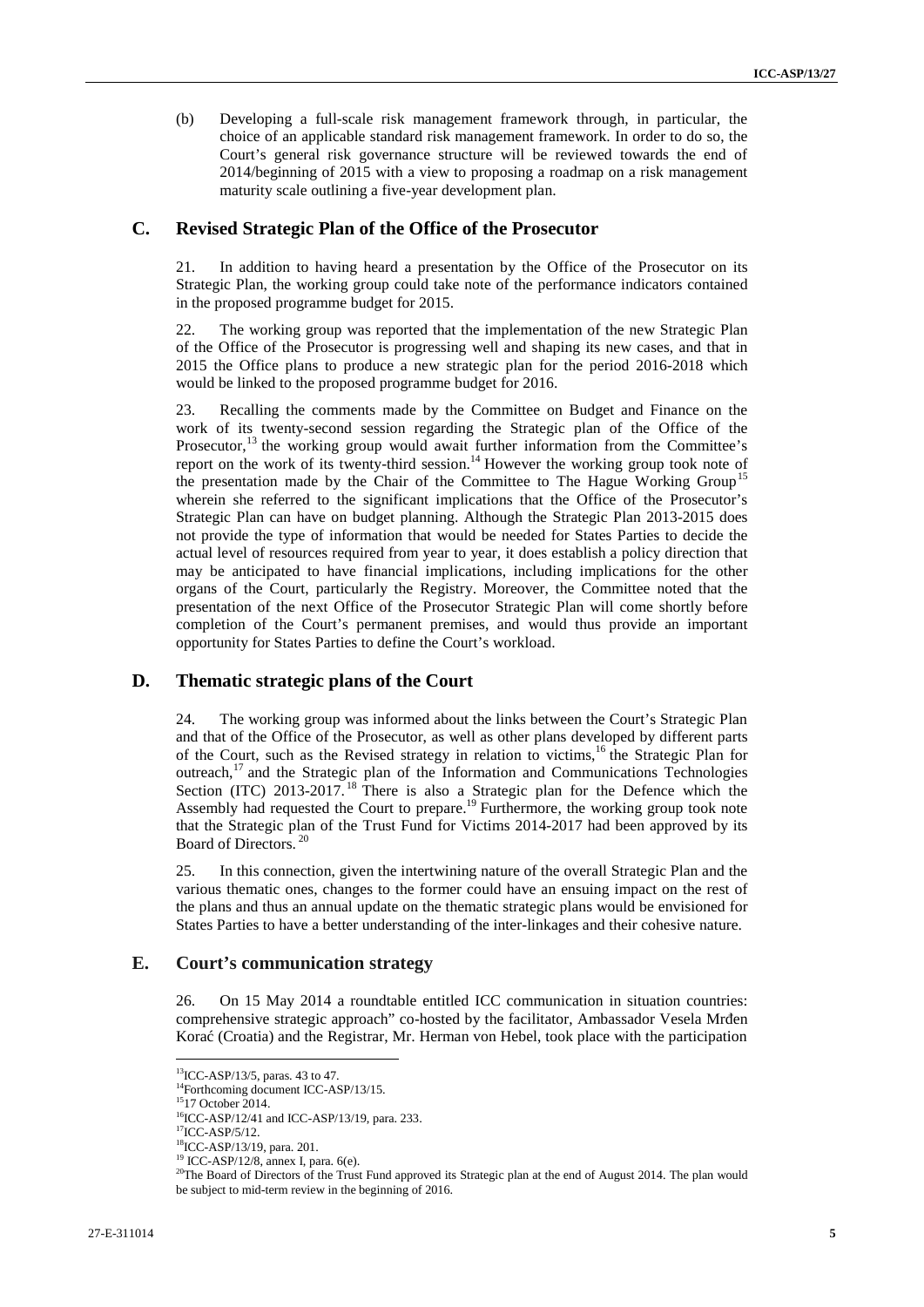of senior officials of the Court's organs, States Parties and civil society, as well as representatives of other international tribunals, and stakeholders from the field.

27. The purpose of the roundtable was to be apprised of the Court's work on its communications strategy, the lessons learned, challenges and needs envisioned for the near future as well as new strategies to address them, including hearing from the experience of other international tribunals. A brief summary of some of the key comments and recommendations in included in annex II.

28. The roundtable once more highlighted the close linkages between the communication and outreach objectives of the Court, as well as with the field operations strategy.

29. The working group took note that the issue of communication strategy was to a large extent carried out by the Registry, in coordination with the other organs of the Court<sup>21</sup> and that the Office of The Prosecutor's distinct mandate required it to conduct some public information activities. Given the on-going reform process of the Registry via the ReVision project, which would be extended until mid-2015, it was premature to assess the impact that the outcome of the ReVision project may have on the consolidation and cohesiveness of the Strategic Plan and the others, as regards communication, outreach and field operations strategies, as well as efficiency gains which may be attained there from.

30. The working group was also informed of the progress in re-vamping the Court's website and looked forward to the improvements thereon.

## **III. Day of International Criminal Justice**

31. In the context of the Court's information and communication strategy, the celebration of the Day of International Criminal Justice event<sup>22</sup> was organized on 10 July 2014. Participants in the event included the President of the Court, the Vice-President of the Assembly of States Parties, as well as the President of the International Criminal Tribunal for the former Yugoslavia and a representative of the Special Tribunal for Lebanon. The event was organized with the view to encourage all relevant stakeholders to engage in activities that reinforce the international fight against impunity. $23$ 

32. The Court and the President of the Assembly of States Parties jointly launched the Justice Matters social media campaign around 17 July 2014, which garnered large support worldwide. States representatives, civil society organizations, legal professionals and scholars, children, youth and elders all over the world sent the strong message that justice matters. Hundreds of participants held up #JusticeMatters signs and submitted their photographs on the temporary #17July Facebook page, which featured infographics, GIFs, and posters illustrating the crimes under the Court's jurisdiction.<sup>24</sup>

33. On 17 July 2014, the event entitled "the United Nations and the International Criminal Court: Partners of Shared Values" was held in New York (Mission of Italy) on the occasion of the Day of International Criminal Justice, also to mark the tenth anniversary of the Relationship Agreement between the International Criminal Court and the United Nations. The President of the Assembly of States Parties and of the International Criminal Court, together with the United Nations Secretary General, commemorated the strategic partnership of the Court and the United Nations and called for stronger cooperation, political support and universal ratification.

## **IV. Recommendations**

34. On the basis of the work conducted on strategic planning, The Hague Working Group recommends to the Assembly of States Parties the inclusion in the omnibus resolution of the language contained in annex I.

<sup>&</sup>lt;sup>21</sup>Some more detailed information may be found in the proposed programme budget for 2015 (ICC-ASP/13/10), in particular under major programme III, Programme 3400, Public Information and Documentation Section.  $^{22}$  17 July 2013.

<sup>&</sup>lt;sup>23</sup>Press release ICC-ASP-20140710-PR1026.<br><sup>24</sup> https://storify.com/TIntelmann/17july-international-criminal-justice-day/.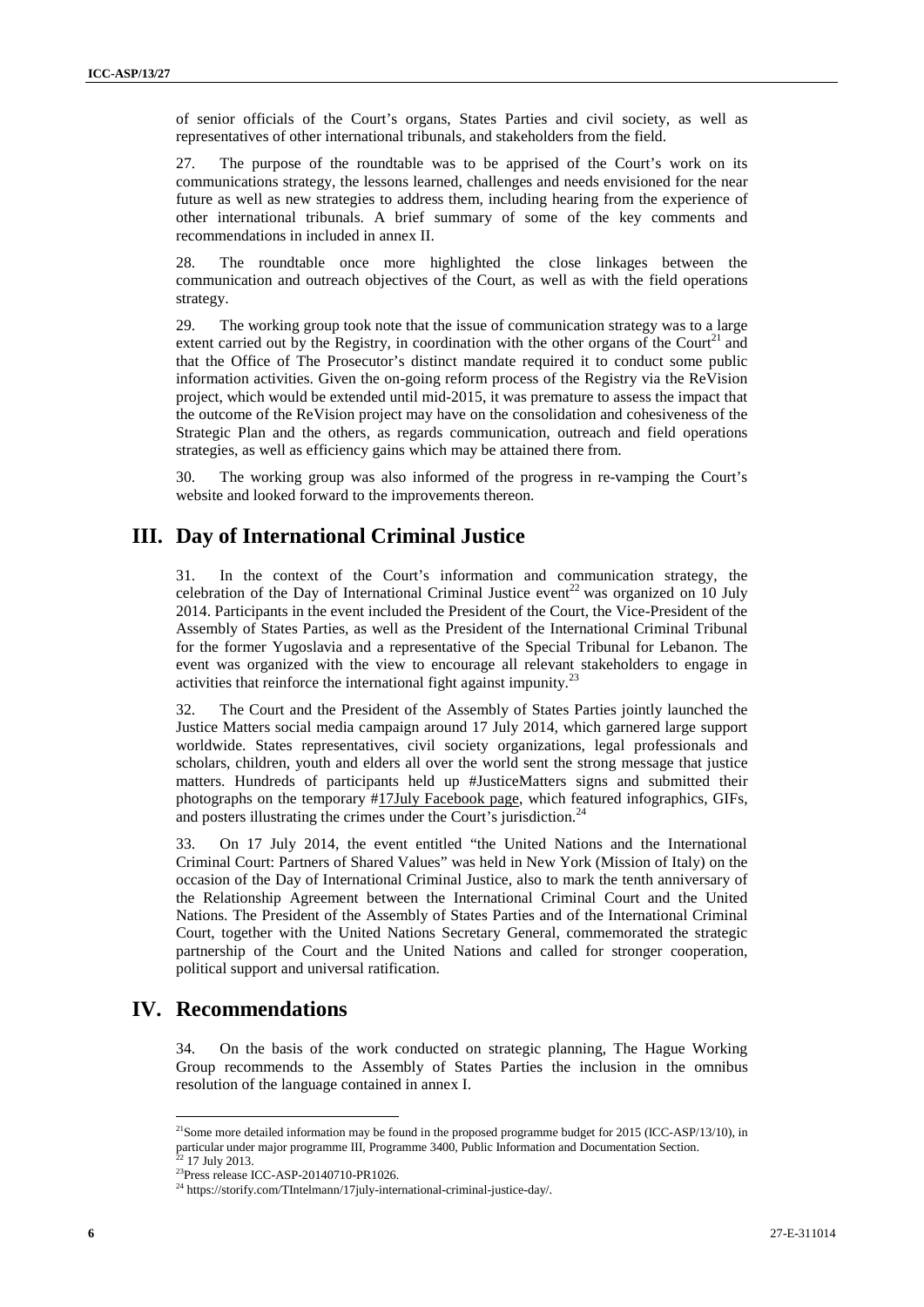35. In this connection, the working group welcomed that the Court has committed itself to engage annually in a review of the link between the Plan and the budget through planned performance measurement;

36. Furthermore, the working group invited the Court to continue to review, based on a thorough and transparent objective assessment of results achieved through Court activities in reaching the priorities set, the set of performance indicators, including the horizontal parameters of efficiency and effectiveness, for the Court activities and on the retroaction of lessons learned into the strategic planning process;

37. The working group welcomed the two-tier approach on risk management agreed to by the Court in 2014 and invited the Court to report on the follow up which would take place in 2015;

38. The working group also welcomed the readiness of the Registry and the Office of the Prosecutor to strengthen the coordination of their activities and strategy on field operations and noted in particular that the ReVision project would address the need to strengthen the Court's representation in the field;

39. Furthermore, the working group welcomed the events organized around the 17 July commemoration and encouraged cooperation with other international courts and tribunals;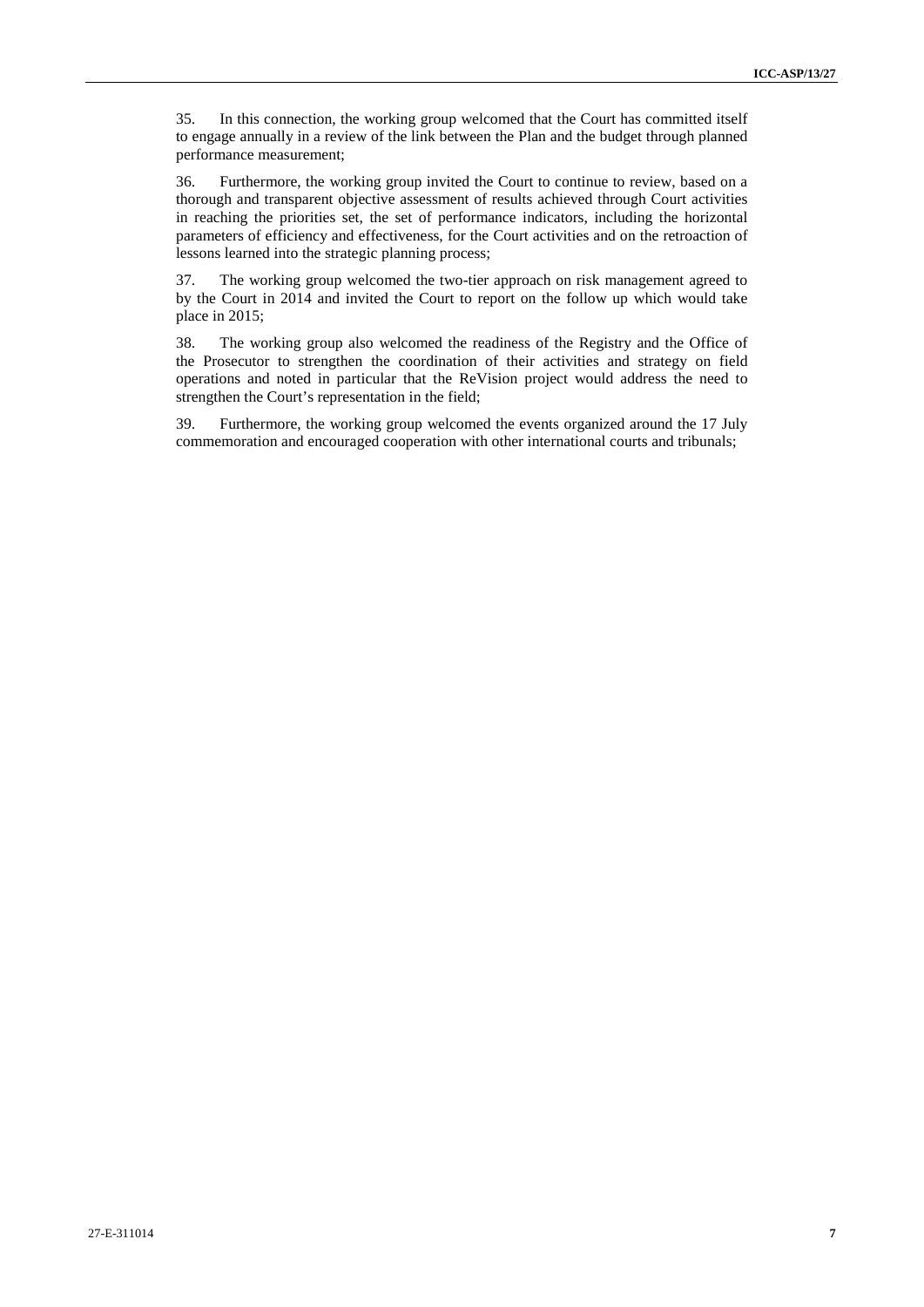## **Annex I**

## **Draft paragraphs for inclusion in the omnibus resolution**

1. *Emphasizes* the need for the Court to continue to improve and adapt outreach activities with a view to further developing and implementing effectively and efficiently the Strategic Plan for Outreach<sup>1</sup> in affected countries, including, where appropriate, by early outreach from the outset of the Court's involvement, including during the preliminary examination stage;

2. *Recalls* that the issues of public information and communication about the Court and its activities constitute a shared responsibility of the Court and States Parties, while acknowledging the significant contribution of other stakeholders;

3. *Notes* with appreciation the initiatives undertaken to celebrate, in the context of its information and communication strategy,<sup>2</sup> 17 July as Day of International Criminal Justice<sup>3</sup> and *recommends* that, on the basis of lessons learned, all relevant stakeholders, together with the Court, continue to engage in preparation of the annual celebrations with a view to reinforcing the international fight against impunity;

4. *Requests* the Bureau to continue to engage with all relevant stakeholders, on the basis of lessons learned, in dialogue with a view to developing a coordinated and comprehensive approach vis-à-vis the communication strategy of the Court;

5. *Requests* the Court that its communication strategy be consistently implemented with a view to avoid misinterpretation and duplication of the resources and to identify clear responsibilities within the Court depending on the stage of proceedings and the content of the messages;

6. *Takes note of* the revised Court's Strategic Plan for 2013-2017, and *welcomes* the Court's intention to adapt its Plan, as appropriate, on an annual basis, including for the purpose of the formulation of the budget assumptions and to inform the Bureau thereon with a view to further strengthening the budgetary process;

7. *Invites the Court* to continue to hold annual consultations with the Bureau in the first trimester, on the implementation of its strategic plans during the previous calendar year, with a view to improving performance indicators updated on the basis of lessons learned;

8. *Takes note* that the implementation of the new Strategic Plan of the Office of the Prosecutor is reportedly progressing well and shaping its new cases, and that in 2015 the Office plans to produce a new strategic plan for the period 2016-2018 and *invites* the Office of the Prosecutor to adjust its Plan in accordance with its implementation experience and to inform the Bureau on a regular basis thereon;

9. *Reiterates* the importance of strengthening the relationship and coherence between the strategic planning process and the budgetary process, which is crucial for the credibility and sustainability of the longer-term strategic approach and, in this regard, *requests* that the Court, in consultation with States Parties, continue to work towards setting a hierarchy of its priorities in order to facilitate strategic and budgetary choices;

10. *Requests* the Bureau to continue to engage in a dialogue with the Court on the development of a comprehensive risk management strategy and to report thereon to the fourteenth session of the Assembly of States Parties, and *further requests* the Bureau to continue to engage in dialogue with the Court on the implementation of the strategic approach to the Court's presence in the field with a view to the development of the Court strategy on field operations and to report thereon on a regular basis;

11. *Welcomes* the Registrar's strategic approach, in the context of the ReVision project, to analyze the Registry functions where overlap, fragmentation or gaps exits; *recognizes* the need to address those areas and notes, in particular, that the Court has established as a priority the strengthening of its presence in the field, with the strategic goal of increasing the Court's impact and effectiveness and efficiency of its operations; and *acknowledges* that the impact of the ReVision project also needs to be considered from the perspective of its budgetary implications;

<sup>&</sup>lt;sup>1</sup> ICC Strategic Plan for outreach (ICC-ASP/5/12).

 $^2$  ICC/ASP/9/29.<br> $^3$  Kampala Declaration, para. 12.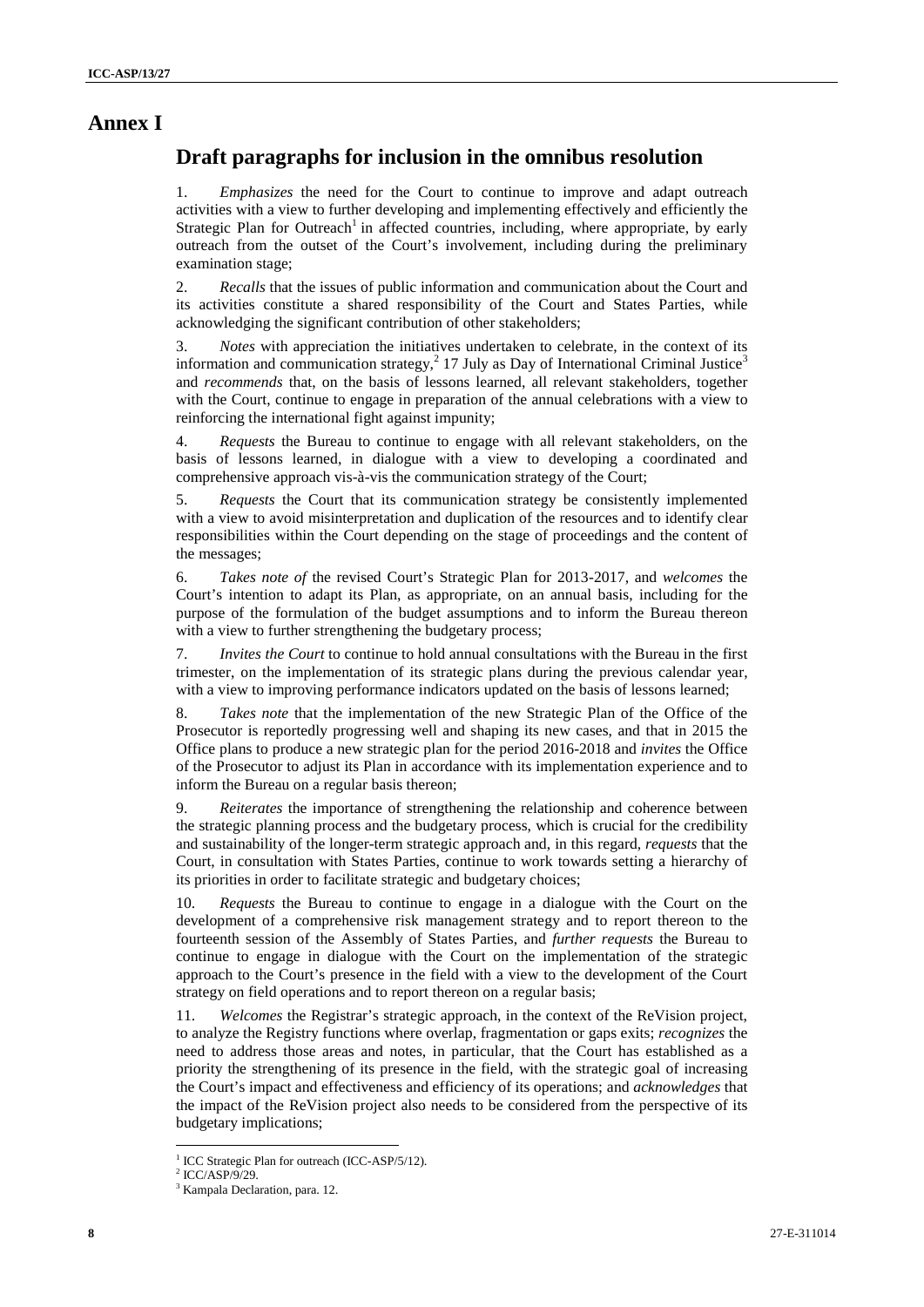## **Annex II**

## **General recommendations stemming from the roundtable on ICC Communication of 15 May 2014**

**A. Recognizing the ICC's efforts in the field of public information and outreach, and being mindful of the Court's limited resources in this regard, the Court should continue to pay attention to, and, wherever possible, improve its operations in the following areas:**

### **1. Strategy**

- (a) Develop a comprehensive communications strategy, which should be anticipatory or start as early as possible and should target not only situation countries but also go beyond them; it should also be flexible and country-specific; and
- (b) Place more emphasis on the need for cooperation with the Court and criminalization of international crimes at the national level.

### **2. Coordination and organization**

- (a) Find additional synergies and strengthen a common approach on communication strategy and outreach by the Registry, the Office of the Prosecutor and States Parties;
- (b) Clearly identify who should, at different stages of the proceedings, take the lead on communication efforts;
- (c) Identify partners on the ground that may assist in key messaging;
- (d) Strengthen field coordination and external relations in order to be more visible and have sufficient authority; and
- (e) Establish an outreach centre in each situation country, if needed, taking advantage of possible synergies with relevant actors (e.g. United Nations); design, develop and implement outreach programmes for an efficient, comprehensive and effective strategy.

### **3. Tools and channels**

- (a) Enhance proven tools, such as radio communications in local communities, and continue using local languages;
- (b) Make available user-friendly documentation to inform with key and visual messages (pictures) about the mission of the Court and its role in the situation country;
- (c) Continue to use social media; and
- (d) Strengthen the lines of communication with States and their diplomatic representatives in The Hague and New York for achieving different objectives of the Court.

#### **4. Budget and evaluation**

- (a) Address budgetary difficulties, to the extent possible, via the *Re*Vision project, with the view of maximising output within existing resources, both at the seat of the Court and in the field;
- (b) Explore the funding of outreach activities partially through voluntary contributions and partnerships with other organizations; and